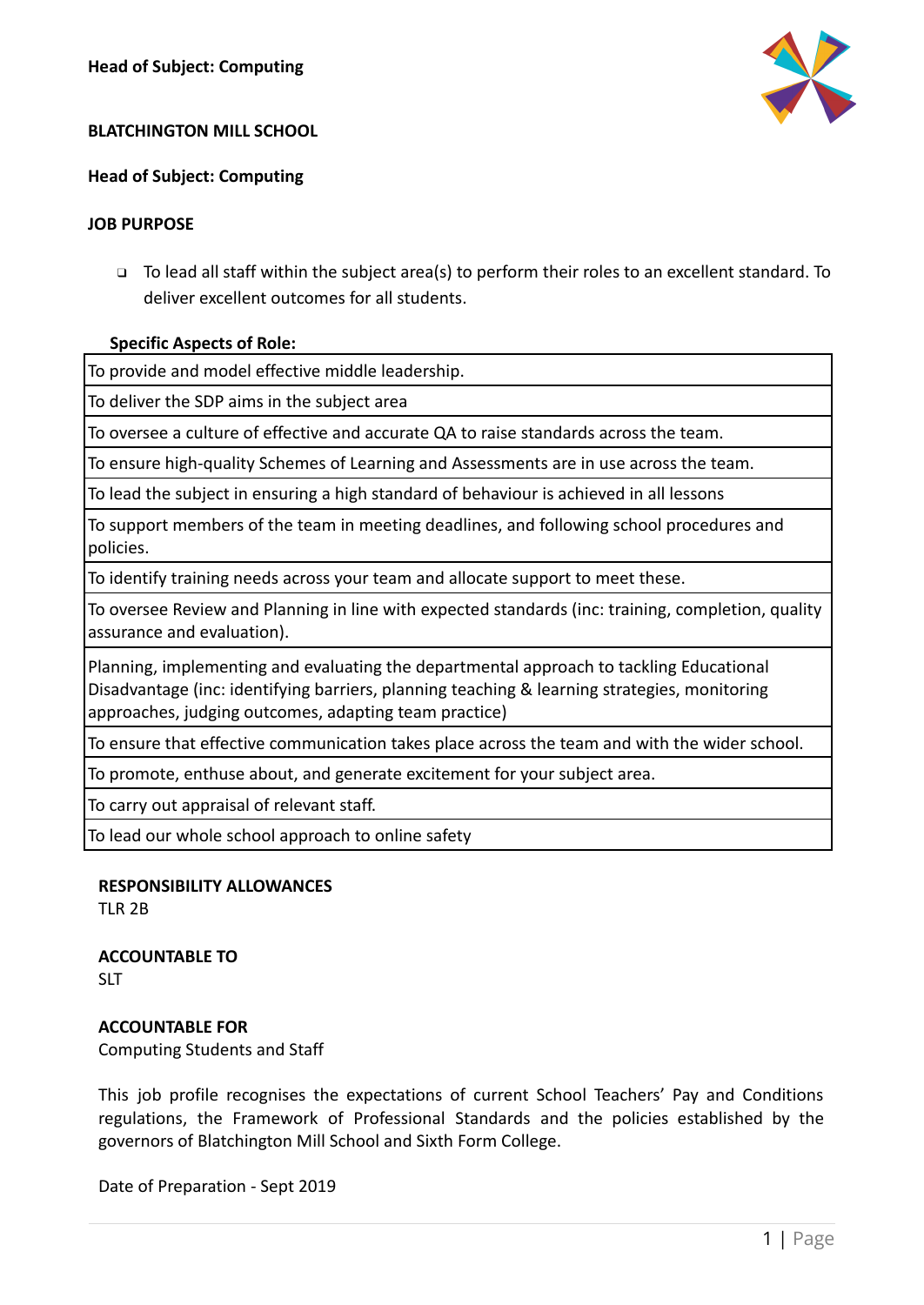**Head of Subject: Computing**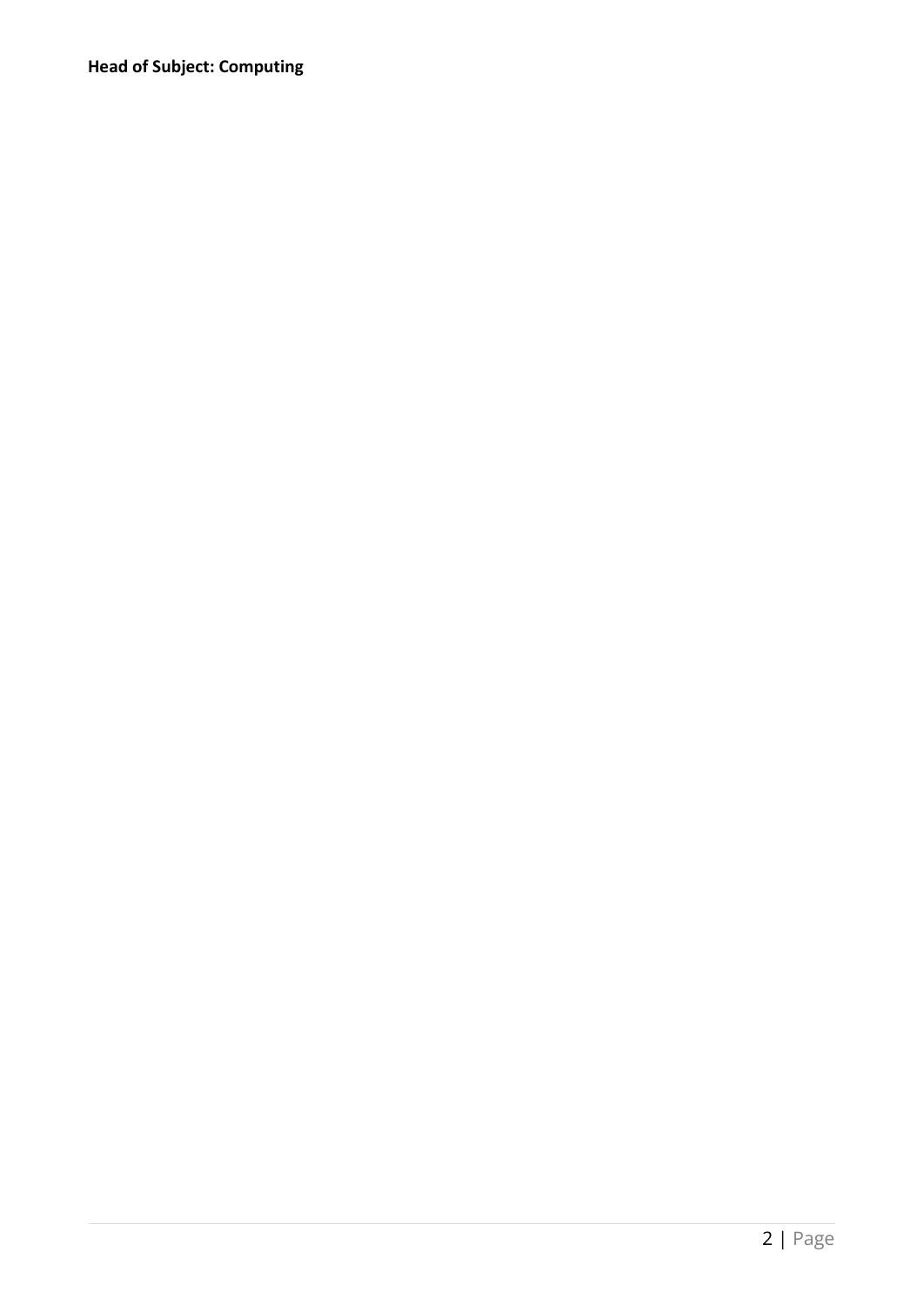| <b>KEY</b><br><b>ACCOUNT</b><br><b>ABILITIES</b> | <b>KEY TASKS</b>                                                                                                                                                                                                   |  |  |
|--------------------------------------------------|--------------------------------------------------------------------------------------------------------------------------------------------------------------------------------------------------------------------|--|--|
|                                                  | A Teacher must:<br>1 Set high expectations which inspire, motivate and challenge students                                                                                                                          |  |  |
|                                                  | establish a safe and stimulating environment for students, rooted in mutual respect<br>$\bullet$                                                                                                                   |  |  |
|                                                  | set goals that stretch and challenge students of all backgrounds, abilities and<br>dispositions                                                                                                                    |  |  |
|                                                  | demonstrate consistently the positive attitudes, values and behaviour which are<br>$\bullet$<br>expected of students                                                                                               |  |  |
|                                                  | 2 Promote good progress and outcomes by students                                                                                                                                                                   |  |  |
|                                                  | be accountable for students' attainment, progress and outcomes                                                                                                                                                     |  |  |
|                                                  | be aware of students' capabilities and their prior knowledge, and plan teaching to<br>$\bullet$<br>build on these                                                                                                  |  |  |
|                                                  | guide students to reflect on the progress they have made and their emerging needs<br>$\bullet$                                                                                                                     |  |  |
| <b>TEAC</b><br><b>HIN</b><br>G                   | demonstrate knowledge and understanding of how students learn and how this<br>$\bullet$<br>impacts on teaching                                                                                                     |  |  |
|                                                  | encourage students to take a responsible and conscientious attitude to their own<br>work and study                                                                                                                 |  |  |
|                                                  | Demonstrate good subject and curriculum knowledge<br>3.                                                                                                                                                            |  |  |
|                                                  | have a secure knowledge of the relevant subject(s) and curriculum areas, foster and<br>maintain students' interest in the subject, and address misunderstandings                                                   |  |  |
|                                                  | demonstrate a critical understanding of developments in the subject and curriculum<br>$\bullet$<br>areas, and promote the value of scholarship                                                                     |  |  |
|                                                  | demonstrate an understanding of and take responsibility for promoting high<br>$\bullet$<br>standards of literacy, Articulacy and the correct use of standard English, whatever the<br>teacher's specialist subject |  |  |
|                                                  | Plan and teach well structured lessons<br>4                                                                                                                                                                        |  |  |
|                                                  | impart knowledge and develop understanding through effective use of lesson time<br>$\bullet$                                                                                                                       |  |  |
|                                                  | promote a love of learning and children's intellectual curiosity                                                                                                                                                   |  |  |
|                                                  | set homework and plan other out-of-class activities to consolidate and extend the<br>knowledge and understanding students have acquired                                                                            |  |  |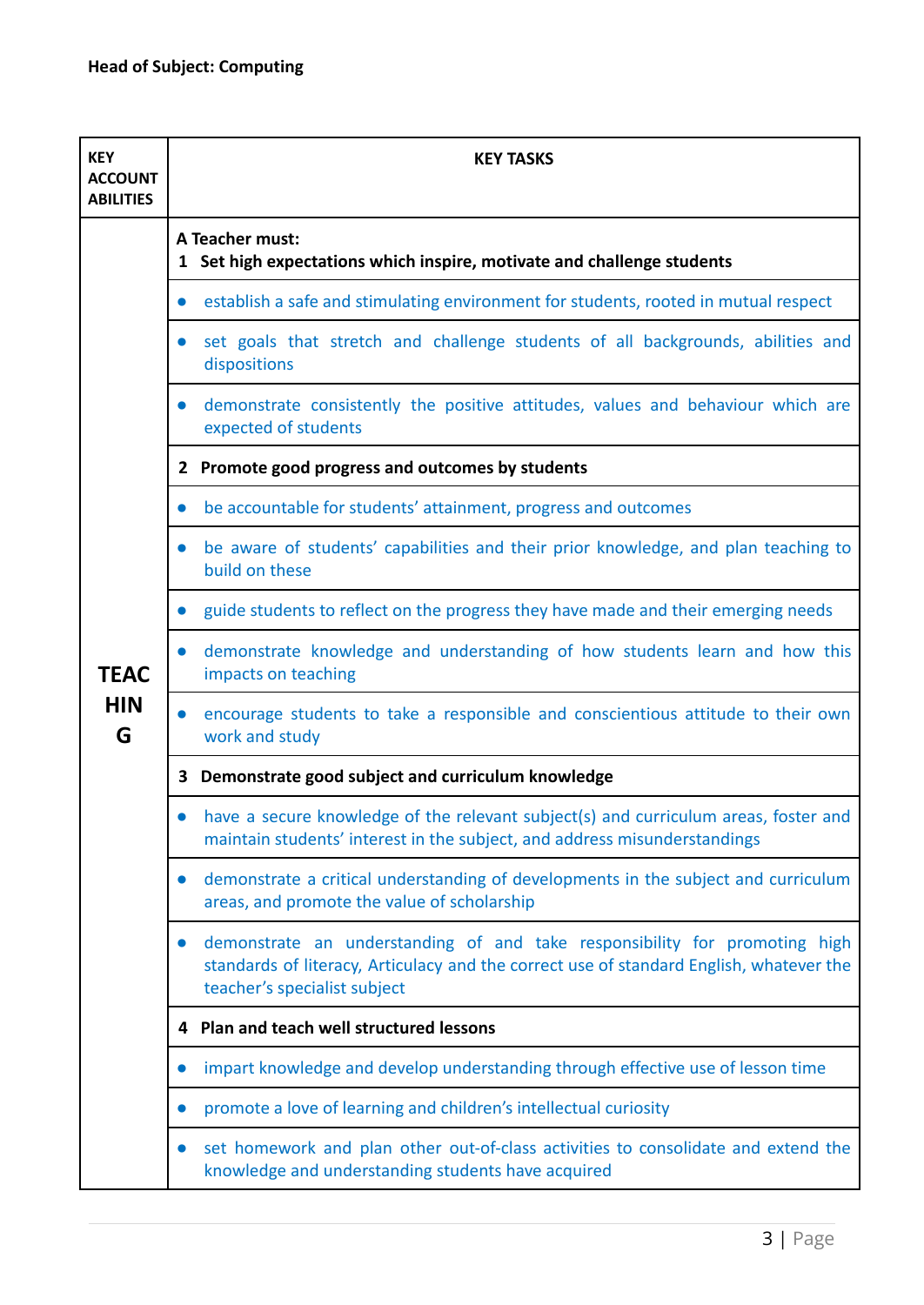|           | reflect systematically on the effectiveness of lessons and approaches to teaching                                                                                                                                                                                                                          |
|-----------|------------------------------------------------------------------------------------------------------------------------------------------------------------------------------------------------------------------------------------------------------------------------------------------------------------|
|           | contribute to the design and provision of an engaging curriculum within the relevant<br>subject area(s)                                                                                                                                                                                                    |
|           | 5 Adapt teaching to respond to the strengths and needs of all students                                                                                                                                                                                                                                     |
|           | know when and how to differentiate appropriately, using approaches which enable<br>students to be taught effectively                                                                                                                                                                                       |
|           | have a secure understanding of how a range of factors can inhibit students' ability to<br>learn, and how best to overcome these                                                                                                                                                                            |
|           | demonstrate an awareness of the physical, social and intellectual development of<br>children, and know how to adapt teaching to support students' education at different<br>stages of development                                                                                                          |
| $\bullet$ | have a clear understanding of the needs of all students, including those with special<br>educational needs; those of high ability; those with English as an additional language;<br>those with disabilities; and be able to use and evaluate distinctive teaching<br>approaches to engage and support them |

| <b>TEAC</b><br><b>HIN</b><br>G | 6.        | Make accurate and productive use of assessment                                                                                                                                                                                 |
|--------------------------------|-----------|--------------------------------------------------------------------------------------------------------------------------------------------------------------------------------------------------------------------------------|
|                                |           | know and understand how to assess the relevant subject and curriculum areas,<br>including statutory assessment requirements                                                                                                    |
|                                |           | make use of formative and summative assessment to secure students' progress                                                                                                                                                    |
|                                | $\bullet$ | use relevant data to monitor progress, set targets, and plan subsequent lessons                                                                                                                                                |
|                                | $\bullet$ | give students regular feedback, both orally and through accurate marking, and<br>encourage students to respond to the feedback.                                                                                                |
|                                | 7         | Manage behaviour effectively to ensure a good and safe learning environment                                                                                                                                                    |
|                                |           | have clear rules and routines for behaviour in classrooms, and take responsibility for<br>promoting good and courteous behaviour both in classrooms and around the school,<br>in accordance with the school's behaviour policy |
|                                |           | have high expectations of behaviour, and establish a framework for discipline with a<br>range of strategies, using praise, sanctions and rewards consistently and fairly                                                       |
|                                | $\bullet$ | manage classes effectively, using approaches which are appropriate to students'<br>needs in order to involve and motivate them                                                                                                 |
|                                | $\bullet$ | maintain good relationships with students, exercise appropriate authority, and act<br>decisively when necessary                                                                                                                |
|                                |           | 8 Fulfil wider professional responsibilities                                                                                                                                                                                   |